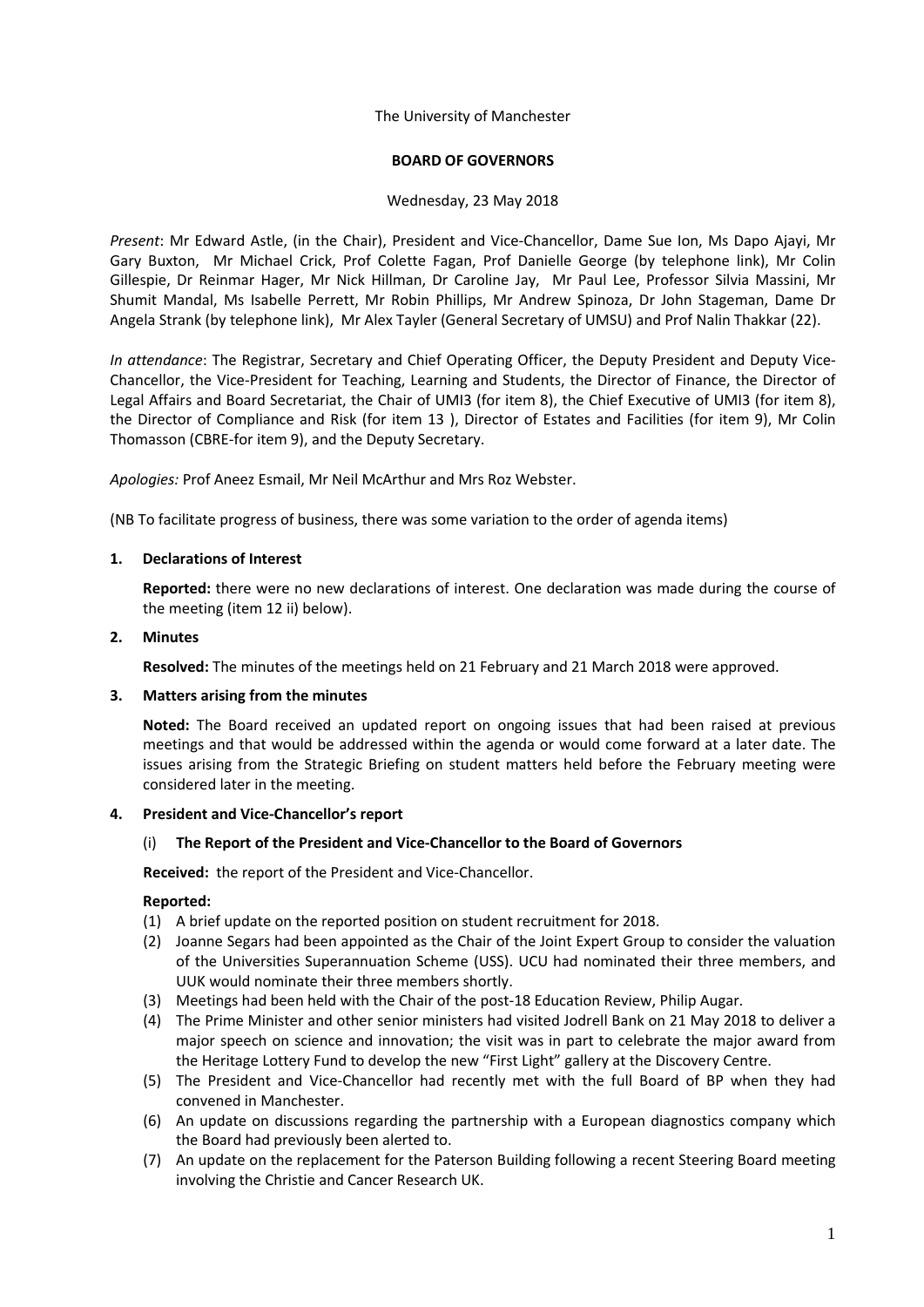(8) Regular and wide-ranging communications about the imminent introduction of the General Data Protection Regulation (GDPR) had been issued.

## **Noted:**

- (1) The Joint Expert Panel (JEP) was due to conclude its initial work by September 2018. It was hoped that any consequences of this could be considered by the Joint Negotiating Committee (JNC) by December 2018. Separate from the JEP, the USS Trustees had a separate legal accountability to progress the valuation; without changes to the Scheme's benefits, under USS rule 76.4, increased contributions to the Scheme would be required. Their intention would be to implement increased contributions from April 2019, hopefully on a phased basis.
- (2) Discussions about the partnership opportunity referred to above in (6) involve the Department of Business, Energy and Industrial Strategy and the Treasury.
- (3) The Russell Group will respond to the post-18 Review; issues to consider would include affordability for students and a sustainable base of funding over the long-term.
- (4) There were a variety of reasons for the decrease in diversification of the international postgraduate intake, including reduction in overseas government funding and increased in-country provision.

# **6. Summary of Board Conference Discussions**

**Received:** a report summarising key issues and actions arising from the Board of Governors' Accountability and Planning Conference held on 20-21 March 2018.

## **7. Benchmarking Report**

**Received:** a report providing further details on benchmarking supplementary to that included in the Stocktake Report submitted to the Board at its meeting in February 2018 and to the Accountability and Planning Conference in March 2018.

## **Reported:**

- (1) The report identified key (and different) comparator Russell Group institutions for research (based on levels of research income) and teaching (based on institutions most likely to be alternative destinations for University of Manchester students), providing further information about the University's position as part of the conversation about the development of future vision.
- (2) Research profiles for the top four Universities reflect incorporation of BBSRC and MRC research institutes, reflected in research income and outputs.
- (3) Student metrics reflected underlying differences in institution shape and subject mix as well as absolute performance (e.g Imperial does not teach Humanities and not all of the benchmark group teach Nursing).

## **Noted:**

(1) The improvement in teaching and student metrics at some other specific institutions was in part attributable to investment in digital infrastructure which was now bearing fruit and the University expected to derive similar

benefits once the Student Lifecycle Project was implemented. Some other specific institutions had also benefitted from improvements in presentation and branding.

- (2) In relation to the postgraduate research student: staff ratio, the overall University figure masked differences between research institutes. Whilst there were cost implications from increasing postgraduate research student numbers, there were resulting benefits in research output and reputation.
- (3) The metrics relating to industrial collaboration reflected the University's strength in this area.
- (4) The early outputs from the reputation tracker, showing the University was consistently judged to be one of the best in the UK, were useful although the methodology did not provide great insight into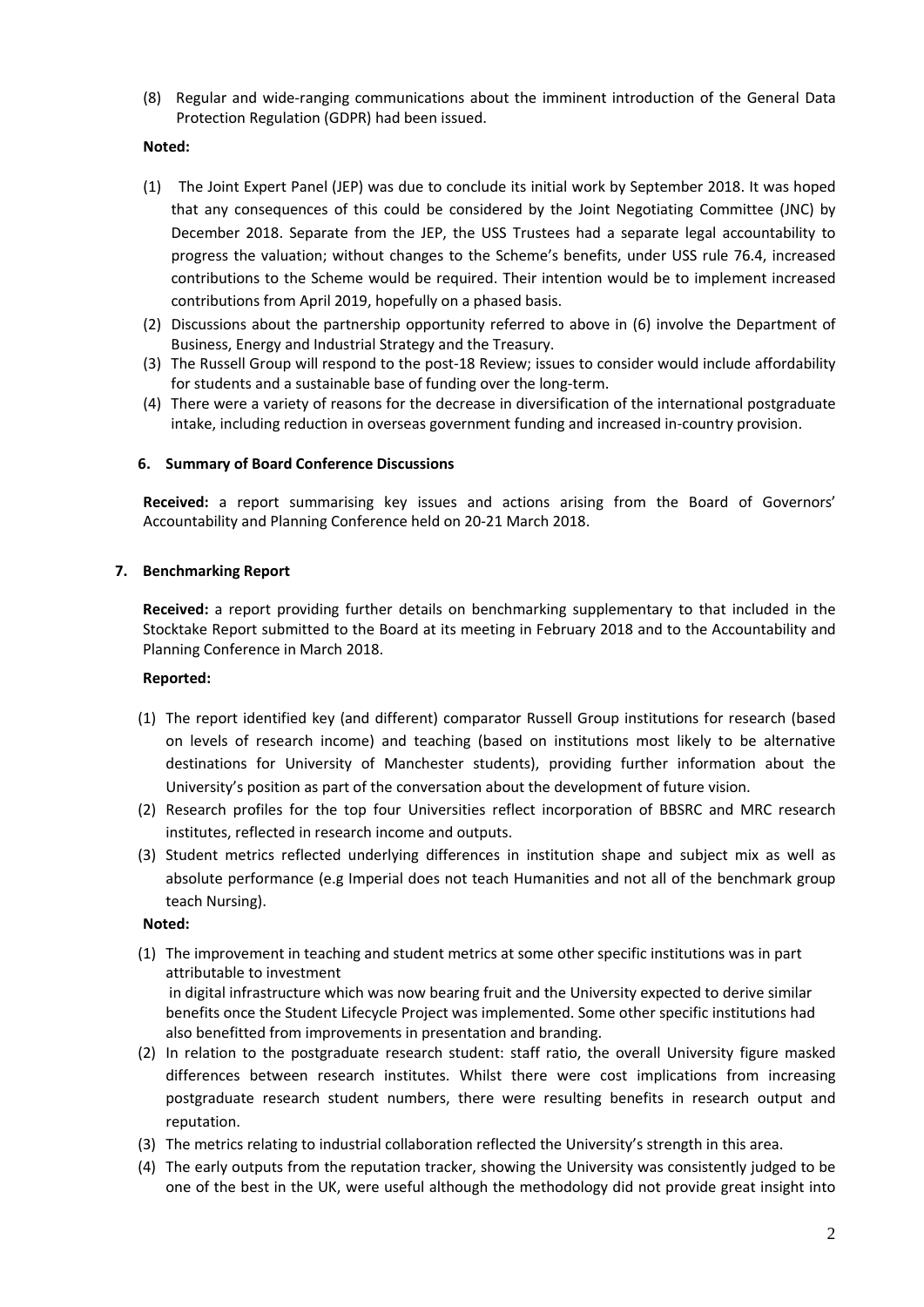causation (which was contained in the University's External Stakeholder Survey reported to the February 2018 Board)

(5) The report demonstrated that amongst Russell Group peers, in relation to widening participation and access, the University performed relatively well. Whilst there was potential to increase the profile of the University's performance, this was a complex and nuanced area which would need careful consideration.

### **8. UMI3 Strategy: Intellectual Property (IP) Commercialisation Strategy**

**Received:** a report from the Chief Executive of UMI3, providing an update on the strategy of UMI3, the

University's Innovation Group.

### **Reported:**

- (1) The report contained a reminder of the University's IP commercialisation structure, the overall strategy and how it had evolved, an analysis of development of the strategy and its execution and next steps.
- (2) The past year had seen success in the HEFCE/Research England Connecting Capability competition: £5 million had been secured to establish the Northern Triangle Investment Fund, a planned £350 million fund jointly held with Sheffield and Leeds universities for the commercialisation of research.
- (3) The University had risen nine places in the Reuters Top 100: Europe's Most Innovative Universities ranking. This placed the University  $7<sup>th</sup>$  in Europe and  $3<sup>rd</sup>$  in the UK (this was the main independent ranking of the commercial impact of university patents).
- (4) The UMI3 Board recognised that in an increasingly competitive environment, there was a need to raise ambition further and to adapt the organisation to deliver on this ambition. The report referred to draft mission and vision statements, goals and future direction of travel.

#### **Noted:**

- (1) The importance of fostering culture change to enhance commercialisation activity; there was a need to encourage productive engagement (with focus at School level and not solely through the Technology Transfer Office) and integration with enterprise and business engagement activities.
- (2) Whilst there was prioritisation and rationing of resource, an increase in resources did not necessarily result in a commensurate improvement in quality of output.
- (3) The impact of Open Science developments had been patchy and localised across the institution; for example, there had been a significant impact on Computer Science with fewer commercialisable inventions in the area of cybersecurity and artificial intelligence.
- (4) The aim of the "Innovation Optimiser" service was to promote and generate impact rather than drive revenue.
- (5) Graphene Enabled (a wholly owned University subsidiary) was outward facing and industry focused, enabling academic staff to experience and operate in an entrepreneurial environment (e.g. coworking, developing incubators away from the University)
- (6) Developing Proof of Concept/Principle was typically linked to the academic cycle (e.g. over 1-2 years), given involvement of Postdoctoral students and Research Assistants; there was potential to contract out more of this work (e.g on a 3-6 month basis) to reduce the time needed to bring products to the marketplace and this was an element of the culture change referred to above (future use of the Northern Triangle Investment Fund would also help in this regard).
- (7) There were some concerns emerging about the appropriateness and efficacy of metrics being used in the proposed Knowledge Exchange Framework exercise.
- (8) The size of the Northern Triangle Investment Fund was considered to be appropriate and fit for purpose and there was potential for other northern Universities to contribute.
- (9) The scale of ambition outlined in the report was welcome and was aligned to the development of the revised University strategy and options for the development of the North Campus.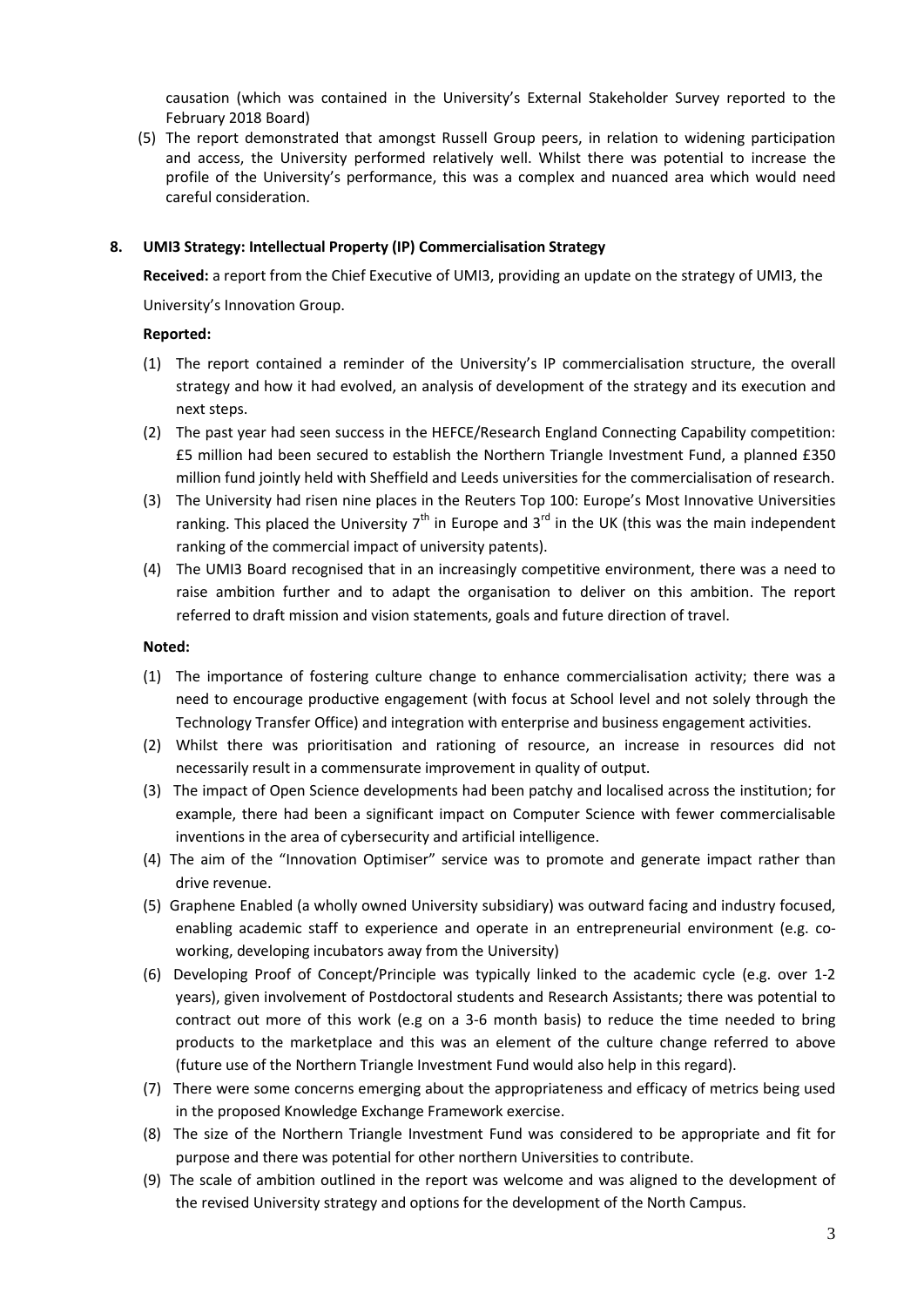## **9. North Campus**

**Received:** a summary report (with the fuller consultants' report appended to it) providing an update to the Board on the Development Strategy for North Campus and the discussions held at the May 2018 meeting of Finance Committee on the delivery options.

**Reported:** Finance Committee had recommended the following:

- (1) Further work on development of options should focus on Options 3 and 4 as outlined in the report (ie Development Agreement with a ground rent or capital receipts and Minority Joint Venture respectively). This meant rejecting Option 1 (sale of long leasehold interest), Option 2 (sell site with planning permission), Option 5 (a 50-50 joint venture) and a notional Option 6 (direct development) which had been subject to limited analysis as it was not considered to be a suitable option.
- (2) Concentration on key risks for the development and Options 3 and 4.
- (3) Preparation of reports on examples of similar developments by other Universities and the options they had chosen.
- (4) Development of understanding of the external view of unique selling points of the development and the potential for innovative industry sectors to be attracted.

## **Noted:**

- (1) Options 3 and 4 would enable the University to retain influence on the nature of the development on the site with some flexibility (i.e. the potential for exit points to crystallise value).
- (2) Option 4 provided for slightly more influence and leverage than Options 3.
- (3) Option 5 had a potentially higher return but greater risk exposure, given the scale of initial investment required and related issues of affordability, and the fact that this would initially be focused on required infrastructure improvements. Pursuit of this option was likely to require the acquisition of external competencies.
- (4) There was potential for differential development across the site and the history of development elsewhere in Manchester suggested that the planning position would evolve and develop over time.
- (5) The further work on understanding growth opportunities in the sector specialisms would enable a detailed report to be provided to the Board in July 2018.

## **Resolved:**

- (1) To approve the recommendations from Finance Committee, including further exploration of Options 3 and 4, and related key risks.
- (2) The report to the July 2018 Board should include a further exploration of the feasibility of Option 5.

## **Action: Director of Estates and Facilities**

## **10. Issues arising from February 2018 Board briefing involving students**

 **Received:** a report from the President of the Students' Union, summarising issues considered at the February 2018 briefing and subsequent post-Board discussion (this addressed academic and wellbeing issues as well as issues related to library and learning resources, food on campus, the Careers Service, and matters specifically relating to particular sub-sections of students (e.g postgraduate, international, mature, living at home, parents and carers)).

## **Reported:**

(1) The Board had already committed to focus on key strategic student issues in 2018-19, including mental health.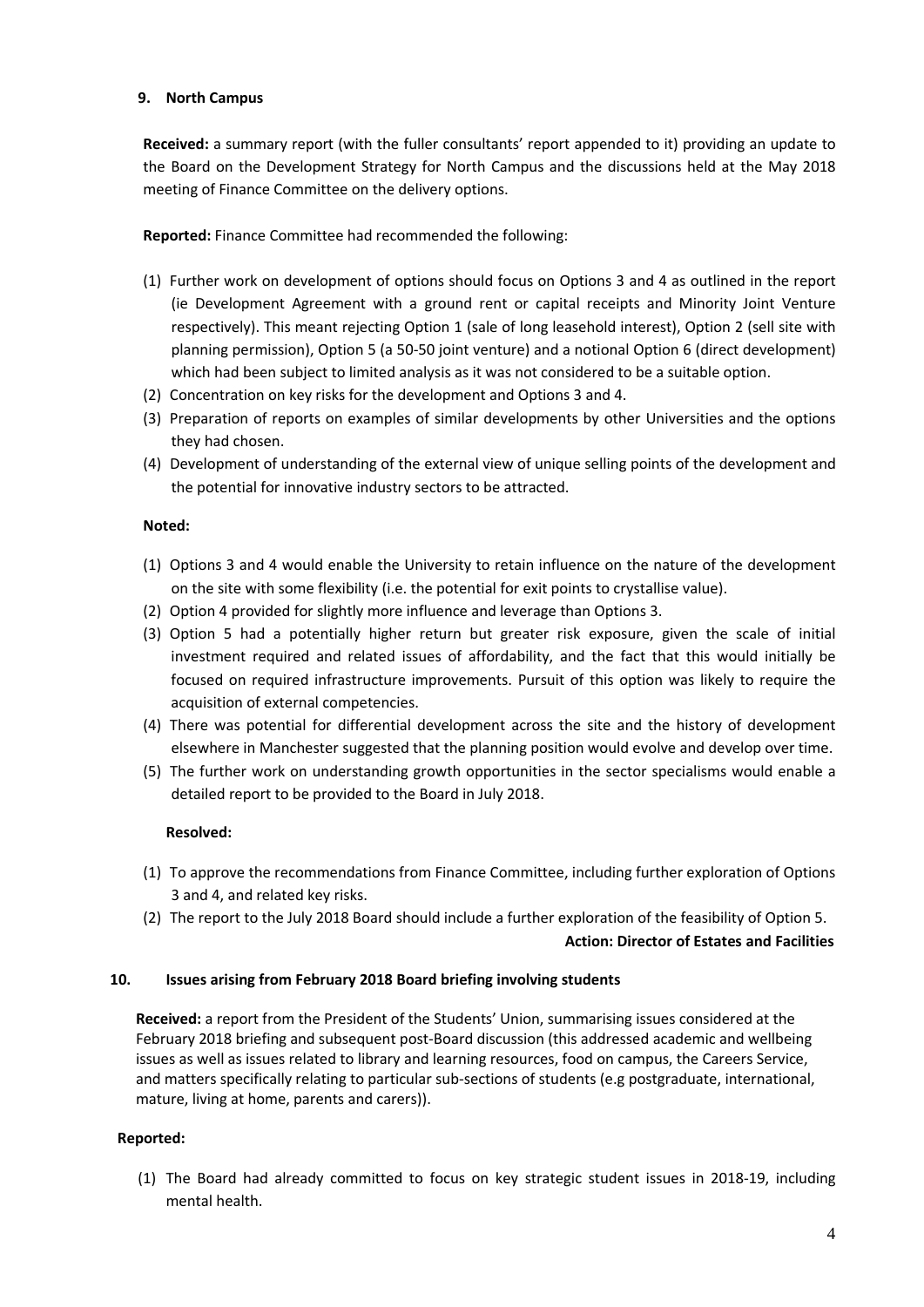(2) The position in relation to Counselling was better than reported, with same day appointments possible; however, access to external support within the NHS for difficult cases remained challenging.

### **Noted:**

- (1) The report was a very helpful and balanced summary of key issues.
- (2) The report provided the basis for an action plan to be developed by the Students' Union in conjunction with University senior management: this would be addressed initially by Teaching and Learning Group.
- (3) In relation to mental health, the potential to explore approaches which were not solely reliant on counselling including preventative measures.

### **11. Chair's report**

#### **(i) Recommendations from Nominations Committee for Board appointments**

**Received: a** report setting out recommendations from the Board recruitment process led by Nominations Committee and supported by Odgers Berndtson.

#### **Resolved:**

(1) The following individuals be appointed to the Board, subject to the receipt of satisfactory references, from 1 September 2018, for the periods indicated:

Ann Barnes (until 31 August 2020) Bridget Lea (until 31 August 2020) Richard Solomons (until 31 August 2021) Alice Webb (until 31 August 2021)

- (2) The Board would consider the appointment of the additional co-opted member to Audit Committee at the July 2018 Board meeting, following the conclusion of that element of the recruitment process.
- (3) Consideration be given to the feasibility of inviting newly appointed members to the Board dinner following the July 2018 Board meeting.

#### **Action: Deputy Secretary**

## **ii) Extension of the Appointment of the President and Vice-Chancellor**

(The President and Vice-Chancellor and all officers apart from the Registrar, Secretary and Chief Operating Officer and the Deputy Secretary left the meeting for the duration of this item).

**Resolved:** following consideration of a report by the Director of Human Resources, to extend the appointment of the President and Vice-Chancellor for a period of two years from 1 July 2020 until 30 June 2022.

#### **Action: Director of Human Resources**

**iii) Appointment of Registrar, Secretary and Chief Operating Officer (RSCOO) and Vice-President and Dean of the Faculty of Biology, Medicine and Health** 

#### **Reported:**

- (1) Following interviews held on 21 May 2018, the post of RSCOO had been offered to Patrick Hackett, currently Deputy Vice-Chancellor at the University of Liverpool. The offer was subject to references and as such strictly confidential: a formal announcement would be made as soon as formalities had been concluded satisfactorily
- (2) A shortlist had been drawn up for the post of Vice-President and Dean of the Faculty of Biology, Medicine and Health and interviews would be held in June 2018.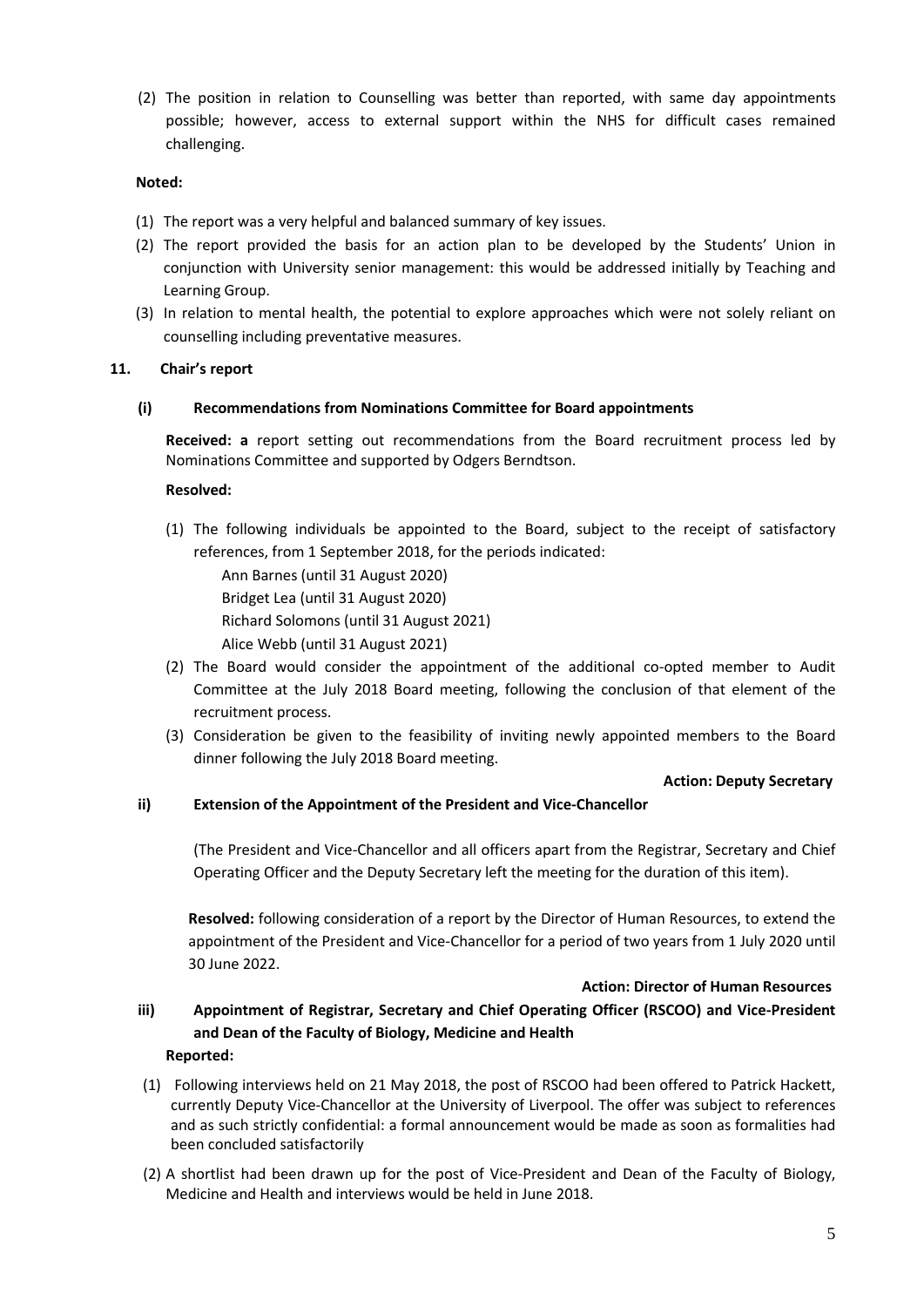## **12. Secretary's Report**

### **i) Review of General Assembly**

**Received:** a report from the Secretary, summarising recommendations which had emerged from the review of the General Assembly commissioned as a consequence of the broader review of University governance arrangements.

## **Reported:**

- (1) The report reflected consultation and engagement with General Assembly members and included a review of practice in the sector.
- (2) The report contained a number of proposals for consideration by General Assembly, including enhancements to member engagement, fewer prescriptions of membership categories and a gradual reduction in size with a transitional approach enabling members to see out their current terms of office

#### **Noted:**

(1) The recommendations were designed to enable a more engaged membership, playing a key role in supporting the University's vision as a civic university.

(2) The report would benefit from inclusion of some specific proposals to enable enhanced engagement.

(3) The proposal that in future General Assembly members should serve for a maximum of three threeyear terms could be varied to enable retiring Board members to serve on General Assembly for a limited period after retirement.

**Resolved:** that the report, with minor amendments to take into account matters noted above, be circulated to General Assembly members to enable consideration at the next meeting, on 20 June 2018.

### **Action: Deputy Secretary**

### **ii) Naming of Buildings**

**Received:** two reports containing proposals for naming of buildings, one of which was tabled as it contained recommendations approved the day previously (22 May 2018) at Capital Planning Sub-Committee.

## **Resolved:**

(1) Phase One of the Fallowfield Residential Development be named Unsworth Park, in recognition of alumnus Ronald Unsworth, a distinguished athlete and supporter of University sport (former President of University Athletic Union)

(2) The Manchester Cancer Research Centre building to be renamed. One Board member declared a potential conflict of interest regarding this item and did not participate in the discussion. . **Action: Director of Estates and Facilities**

#### **iii) Exercise of Delegations**

**Received:** a report on exercise of delegations.

#### **Reported:**

(1) Action carried out under delegated authority by the President and Vice-Chancellor as set out in the report on exercise of delegations.

(2) Pursuant to General Regulation VII.4, the Common Seal of the University had been affixed to instruments recorded in entries 1950-1986.

## **13. Risk Deep Dive**

## **Received:**

(1) A report on the University's developing approach to composite or cumulative risk, considered earlier

by Audit Committee.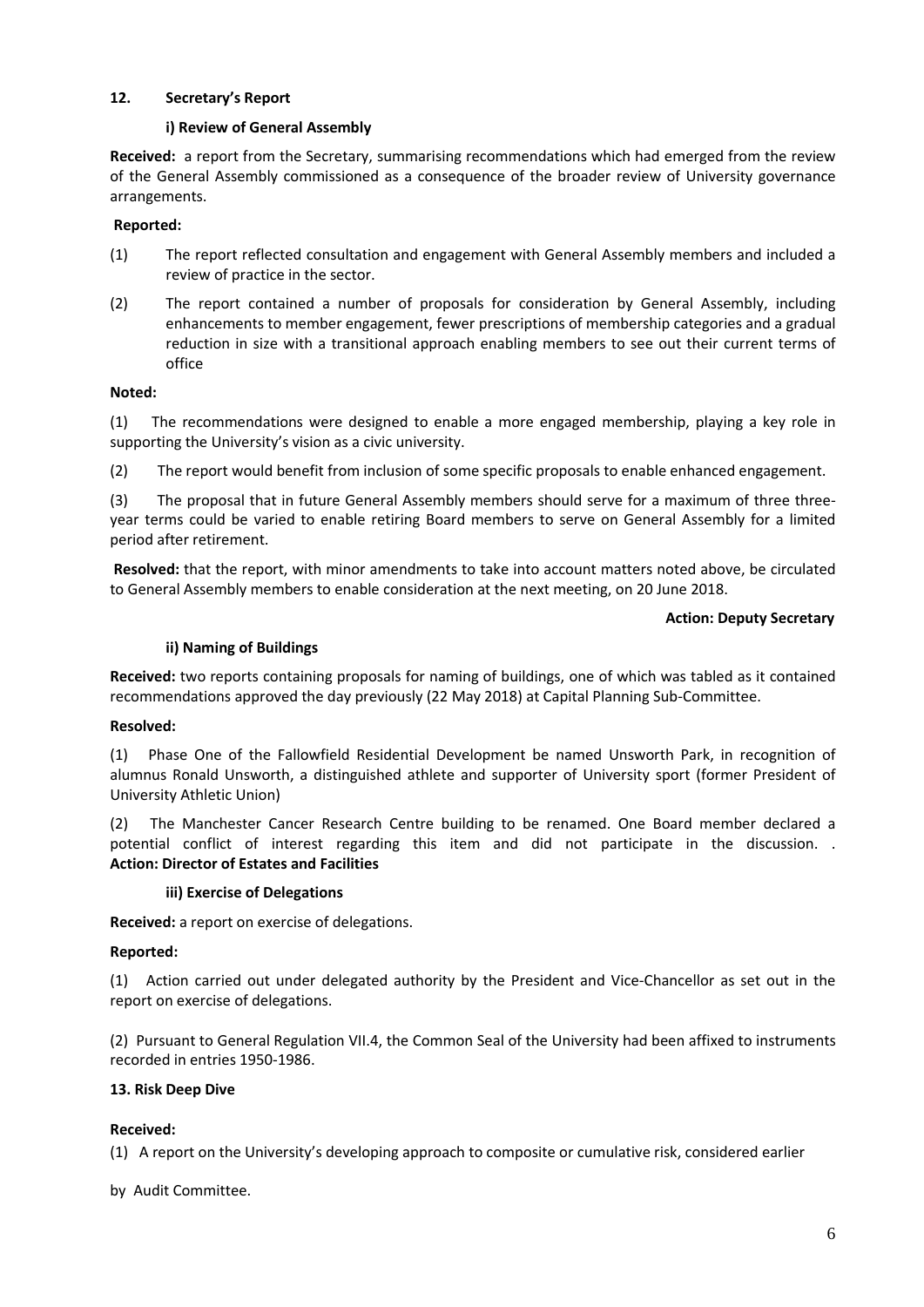- (2) An extract from a Uniac Risk Management Report highlighting risk themes across the sector.
- (3) A verbal update on current issues from the President and Vice-Chancellor.

# **Reported:**

(1) The report categorised risks as "disruptors" (i.e. having most impact on other risks) and "sensitive" (i.e. most affected by combinations of other risks) and attempted to quantify cumulative impact.

(2) Examples of multi-faceted risks included the current pensions position (e.g. financial impact, risk to reputation, impact on staff collegiality, impact on student satisfaction because of related industrial action) and international (e.g Brexit, increased international competition, student visa issues).

(3) Focus was on mitigation of events once they had occurred as well as prevention.

(4) Measures to counteract threats to cybersecurity included a mixture of preventative and risk mitigation measures, including provision of a Secure Operations Centre, updating potential areas of vulnerability such as software and websites and appropriate and risk-informed data segregation.

## **14. Board committee reports**

## **(i) Finance Committee** (2 May 2018)

**Received:** An Executive Summary and minutes of the meeting of Finance Committee held on 2 May 2018.

**Reported:** the meeting had considered the latest report on development strategy of North Campus (see item 9 above); an update on the Capital Programme; changes to Financial procedures and Financial Regulations (in the latter case with recommendations for Board approval); the Finance report, including resolution of the Fallowfield Carillion insurance bond, the March 2018 Management Accounts, the review of the Socially Responsible Investment Policy, including agreement to a review of the wording of the Policy in relation to Environmental, Social and Governance issues; an update on the UniForum support services benchmarking; external (HEFCE and KPMG) reports in the financial health of the sector; Financial Statements benchmarking information and updates on both USS and UMSS. The latter included approval of a revised proposal (a Career Average Defined Benefits Scheme at  $1/100<sup>th</sup>$  future accrual for existing staff and a generous Defined Contribution only scheme for new staff).

**Resolved:** that recommended changes to Financial Regulations be approved and the changes to UMSS be noted.

#### **Action: Director of Finance**

## **(ii) Audit Committee** (26 April 2018)

**Received:** An Executive Summary and minutes of the meeting of Audit Committee held on 26 April 2018.

**Reported:** the meeting had considered: a detailed update on preparations for the implementation of the General Data Protection Regulation, a brief update on the IT Strategy, documentation required as part of the University's initial registration with the Office for Students; the annual Prevent Duty monitoring outcome (with no actions required), an update from Uniac including completion of two substantive audits and the proposed approach by EY to the audit of the 2017-18 accounts. Since the meeting, the University had received written confirmation that it had passed the Tier 4 (student) audit.

## **(iii) Staffing Committee** (18 April 2018)

**Received:** the minutes of the Staffing Committee held on 18 April 2018.

**(iv) Remuneration Committee** (18 April 2018)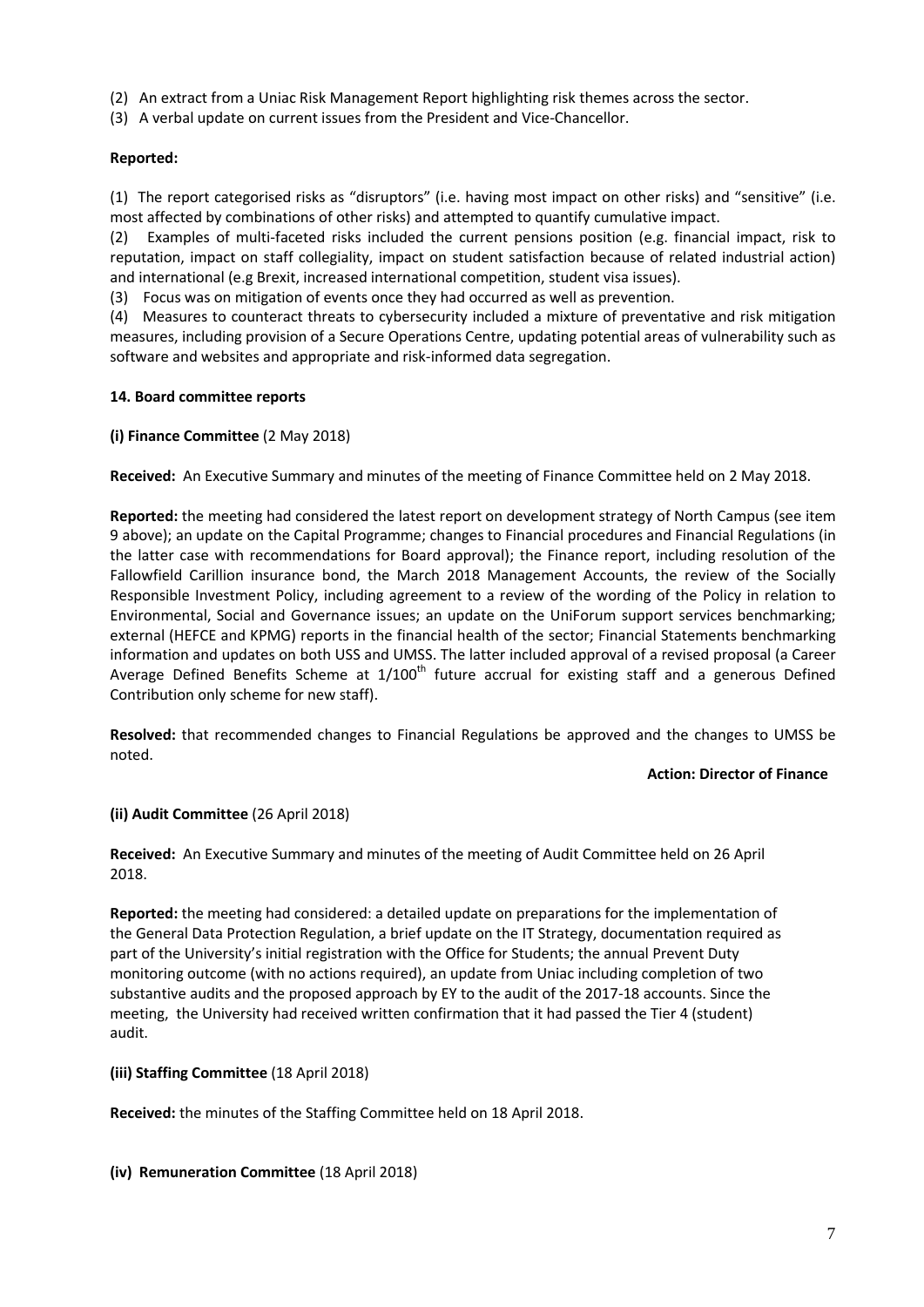## **a) Meeting to consider remuneration of President and Vice-Chancellor**

(The President and Vice-Chancellor and all officers present left the meeting (with the exception of the Registrar, Secretary and Chief Operating Officer and Deputy Secretary));

**Received:** the minutes of the meeting of Remuneration Committee held on 18 April 2018, to consider the remuneration of the President and Vice**-**Chancellor.

**Reported:** the President and Vice-Chancellor had again declined any pay increase.

## **Noted:**

- (1) The President and Vice-Chancellor's stance on remuneration was well-known and respected throughout the sector.
- (2) Notwithstanding this, there was a need to maintain benchmarking to ensure appropriate and competitive remuneration (for example when the time came to recruit a new President and Vice-Chancellor) and to guard against compression of senior salaries.

### **b) Meeting to consider other senior staff remuneration**

(The President and Vice-Chancellor returned for consideration of this item; the Registrar, Secretary and Chief Operating Officer and other officers (with the exception of the Deputy Secretary) left the meeting (this included Prof Colette Fagan given her dual role as a Board member and a senior manager).

**Received:** the minutes of the meeting of Remuneration Committee held on 18 April 2018, to consider the remuneration of other senior staff.

#### **Reported:**

- (1) The Committee had confirmed that the cost of pay increases for the eight direct reports to the President and Vice-Chancellor should be 1.6% of total salary costs (noting that the estimated average annual pay increase for staff across the University was approximately 3.5%).
- (2) Gender Pay Gap and Equal Pay Audit reports had been received.

#### **15. Report from the Senate**

**Received:** a report from the Senate meeting held on 25 April 2018. The report included recommendations on the future structure of the Faculty of Science and Engineering, a request from Senate for the Board to give consideration to the operation of UUK and its interaction with the University and, for information, a report on elections to Senate.

#### **Noted:**

- (1) The recommendations for the restructuring of the Faculty of Science and Engineering would not hinder, and indeed were designed to encourage, cross-School and cross-discipline collaboration and interaction (for example the Teaching College was designed to facilitate the sharing of best practice).
- (2) The request for a review of interaction with UUK arose in part from concerns about the operation of UUK in relation to the recent USS dispute.
- (3) USS governance principles meant that UUK would represent the University as an employer whether or not the University was a member of UUK. These processes had their origins in a much smaller and less diverse sector.
- (4) The challenges faced by UUK in attempting to summarise and determine a sector position on USS from the multitude of responses from individual institutions.